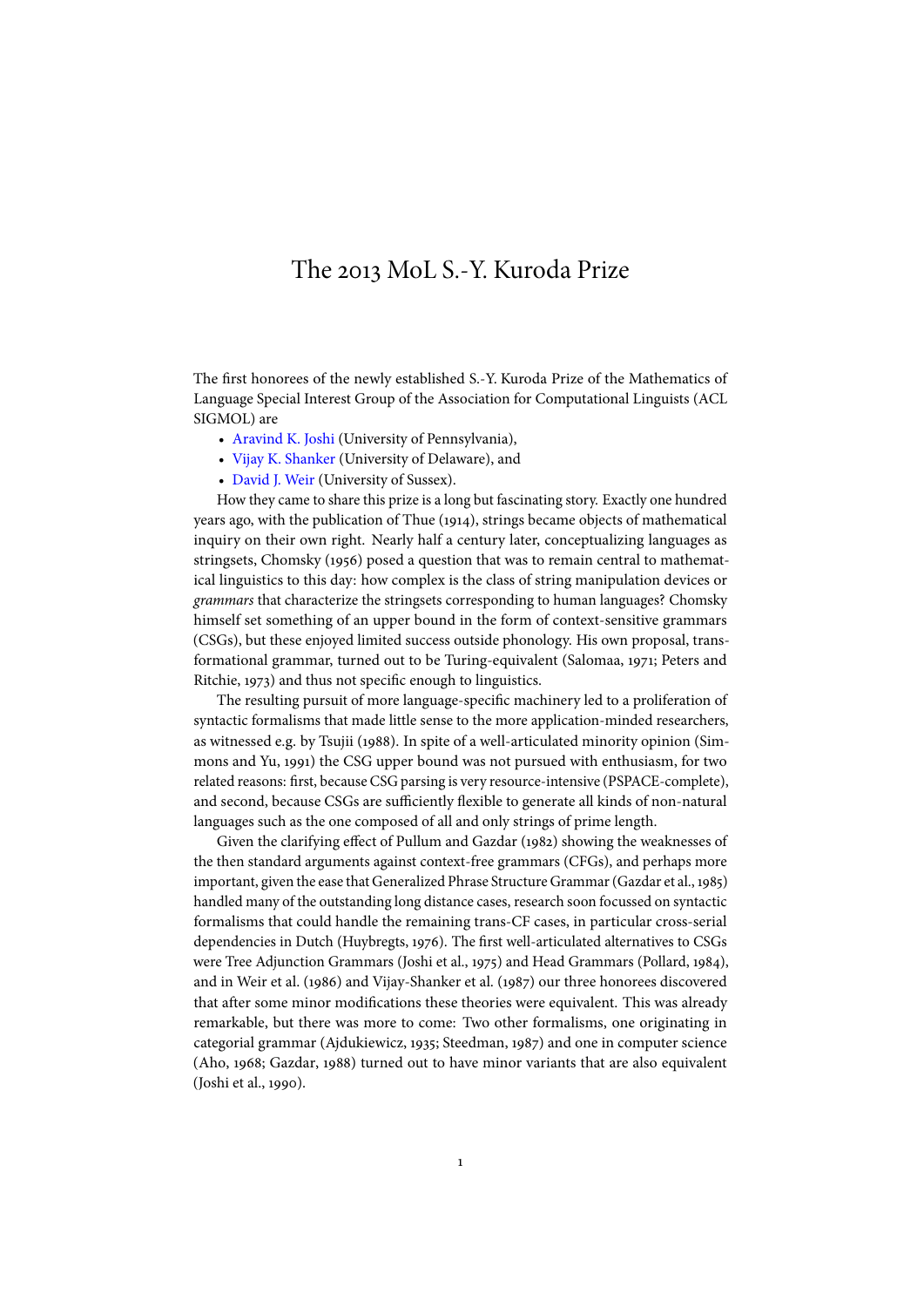While this 'convergence of grammatical formalisms', as this family of results became known, is conveniently summarized in the eponymous tech report just referred to, we emphasize that the S.-Y. Kuroda award is not a "best paper" prize. The recipients are honored for work that was done at least 15 and at most 35 years before the award is made. The work and the author(s) so honored should have made a lasting impact on the mathematics of language, opening up some new area and/or settling some major issue.

We started out by recalling why finding a better than CS bound for natural language stringsets is a central, if not the central question of mathematical linguistics. Nearly thirty years later, the improvment from context-sensitive to mildly context-sensitive (MCS) still exerts an influence, both on the development of 'minimalist' transformational grammar and on dependency grammar. There are some arguable counterexamples [\(Radzinski,](#page-2-18) [1991\)](#page-2-18), but these come from the domain of arithmetic, which is generally considered to lie outside syntax proper.

Kuroda's ground-breaking work relating CSGs to linear bounded automata was half a century ago [\(Kuroda,](#page-2-19) [1964\)](#page-2-19). When SIGMOL formulated the charter of the prize quoted above, a former colleague of his asked: How did he see so far ahead? It is a pleasure to inaugurate the prize by awarding it to people who have displayed the same far sight.

András Kornai